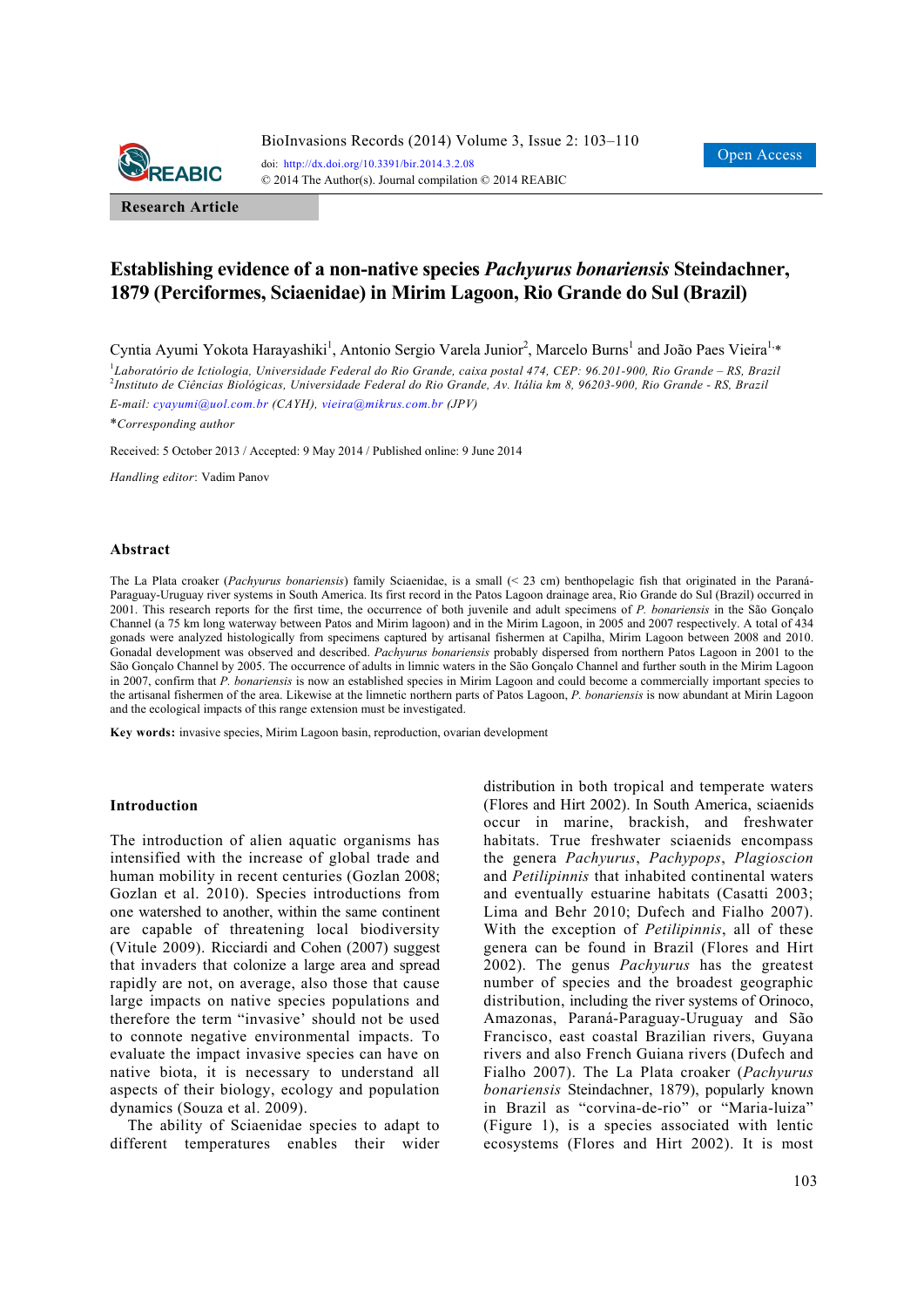prolific in tropical water, especially those subject to human impacts (Agostinho et al. 1993, Flores and Hirt 2002). It is a small  $(\leq 23$  cm) benthopelagic fish, originating from Paraná-Paraguay-Uruguay rivers systems and down-stream of the Itaipu reservoir (Flores and Hirt 2002; Dufech and Fialho 2007; Fugi et al. 2007; Santin et al. 2009).

*Pachyurus bonariensis* invasion into the Patos Lagoon drainage area, Rio Grande do Sul (Brazil), was initially recorded by Pinto et al. in 2000. The mechanism of its introduction is uncertain; the prevailing hypothesis is the relative proximity of the Ibicuí (Uruguay River basin) river to an area of intense rice farming, where water and effluents are pumped and discharged to the Patos Lagoon basin. Its presence could also be as a consequence of its introduction by fishermen and/or fish farmers (Dufech and Fialho 2007; Barletta et al. 2010).

The occurrence of reproducing mature females of *P. bonariensis* in the limnetic northern part of Patos Lagoon basin and its high relative abundance (Dufech and Fialho 2007) suggests the establishment of this allochthonous species in the system. Indeed, Milani and Fontoura (2007) stated that according to artisanal fishermen in Casamento Lagoon (northeast section of the Patos Lagoon) (Figure 2) *P. bonariensis* is already considered a commercially important species for the area.

The occurrence of both juvenile and adults in the lower reaches of the Patos Lagoon system, the São Gonçalo Channel and in the Mirim Lagoon are recorded for the first time, and this study intended to register the establishment of *P. bonariensis* through monitoring the ovarian development of specimens collected in Mirim Lagoon.

# **Material and methods**

# *Study area*

The Mirim Lagoon basin is located between  $31^\circ$ and  $34^{\circ}$  S and  $52^{\circ}$  and  $54^{\circ}$  W, in the eastern part of the South American central plains (Figure 2). The basin covers an area of  $54,000 \text{ km}^2$ , with  $24,000$  km<sup>2</sup> in southern Brazil and the remaining 30,000 km<sup>2</sup> in Uruguay (Fia et al. 2009; Gouvêa et al. 2010). The main geographical feature of this basin is the Mirim lagoon itself, with an approx. area of  $6,000 \text{ km}^2$  (Bracco et al. 2005).

During periods of high waters and intense rainfall, Mirim Lagoon and the adjacent wetland system drains through the natural channel of São Gonçalo (75-km long; 200 to 500-m wide; 6-m deep) into Patos Lagoon, which is connected to the Atlantic Ocean (Figure 2). Water generally flows northwards from Mirim to the Patos Lagoon (70% of the time), but episodes of reverse flow can occur during drought periods and altered wind activity (usually between November to May). In 1977, a dam (Watergate) was built in the São Gonçalo Channel to prevent the entrance of saline waters from Patos Lagoon estuary into Mirim Lagoon (Burns et al. 2006). This allowed an important constant supply of uncontaminated freshwater for rice irrigation, which is cultivated in large amounts along the lagoon's margins. Mirim lagoon also represents a valuable fishery resource (Steinke and Saito 2008).

### *Sampling*

Since 2005, the Laboratory of Ichthyology of FURG take monthly samples from above and below the São Gonçalo dam, using both bottom and beach seine trawling (30 m length; 1.5 m height; 12 mm mesh manufactured with monofilament nylon wire) methods. From September 2008 to May 2010 (with the exception of the closed fishery season: November - January IBAMA 2008), specimens were purchased monthly, from gillnet fishermen from the Capilha region (Figure 2). Additionally, a few individuals were caught by beach seine and bottom trawling in the São Gonçalo Channel and Mirim Lagoon. Exemplary testimonies have been preserved for the Ichthyology Laboratory of FURG (FURG 2644, 2646, 2647, 2648, 2649).

# *Biometrics and dissection*

Fish were either immediately fixed in buffered formalin or frozen and kept in a freezer until dissection. Total body length (TL) was measured in mm. Gonads were extracted and fixed in buffered formalin for 72 h. After fixation, gonads were kept in 70% alcohol for posterior histological processing.

### *Morphometry and gonadal classification*

Gonad fragments were taken for histological analysis. The gonads were transversely sliced in 7 µm, stained with Hematoxylin-Eosin (HE), analyzed and images taken using an Olympus BX-51 microscope, mounted with an Olympus DP-72 camera. Morphometric analyses were made by measuring the greatest diameter of twenty oocytes for each ovary. Measurements were made using software image analysis ImageJ version 1.43.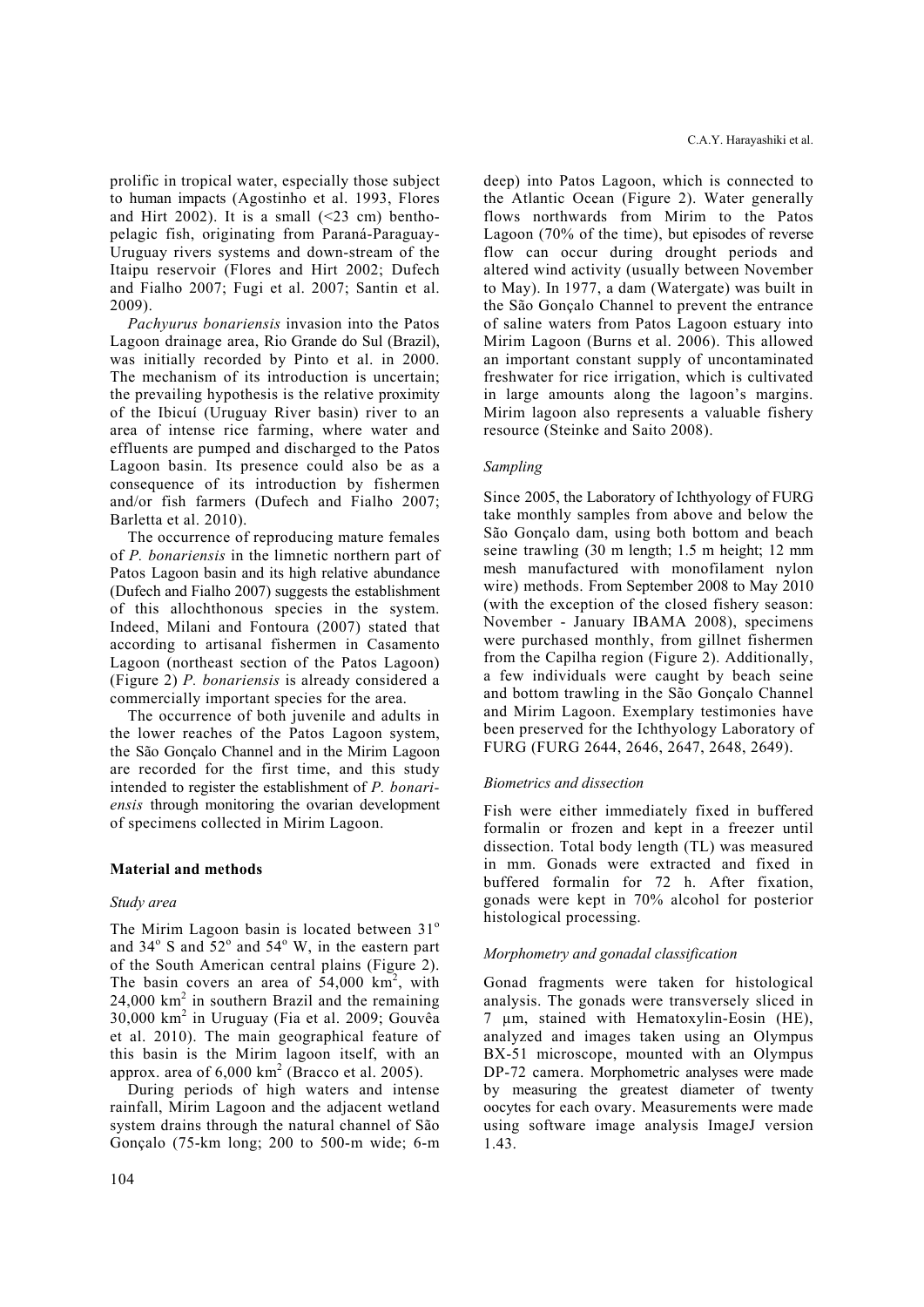$2 \text{ cm}$ Rio Grande do Sul (BRAZIL) Santa Catarina<br>(BRAZIL) 30°0'0"S ARGENTINA Rio Grande do Sul (BRAZIL) Uruguay<br>River Basin Guaiba Basin Lagon **Coastal Basin URUGUAY** Atlantic Ocean Patos São Gonçalo Channel 32°0'0"S Mirim Lagoon h Ecological Reserve **URUGUAY** Alto Beach **Atlantic Ocean** 





#### **Results**

Six individuals were caught using bottom trawling in the estuarine area downstream of the São Gonçalo dam between December 2005 (n = 1) and January 2006 ( $n = 5$ ). Total lengths ranged from 34 to 227 mm. In 2007, forty-one individuals were captured in the limnetic area upstream of the São Gonçalo dam, and only one specimen

54°0'0"W

downstream (Table 1). The first occurrence of *P. bonariensis* in the Mirim Lagoon was reported in 2007, when several individuals were captured by artisanal fishers at Capão Alto beach, near the Taim Ecological Reserve. A total of 434 specimens of *P. bonariensis* were captured between 2008 and 2010 by artisanal fishers in the Capilha region; TL ranged between 50 and 255 mm. These specimens were used for histological processing,

50  $75$ 100

 $0$  12.5 25

52°0'0"W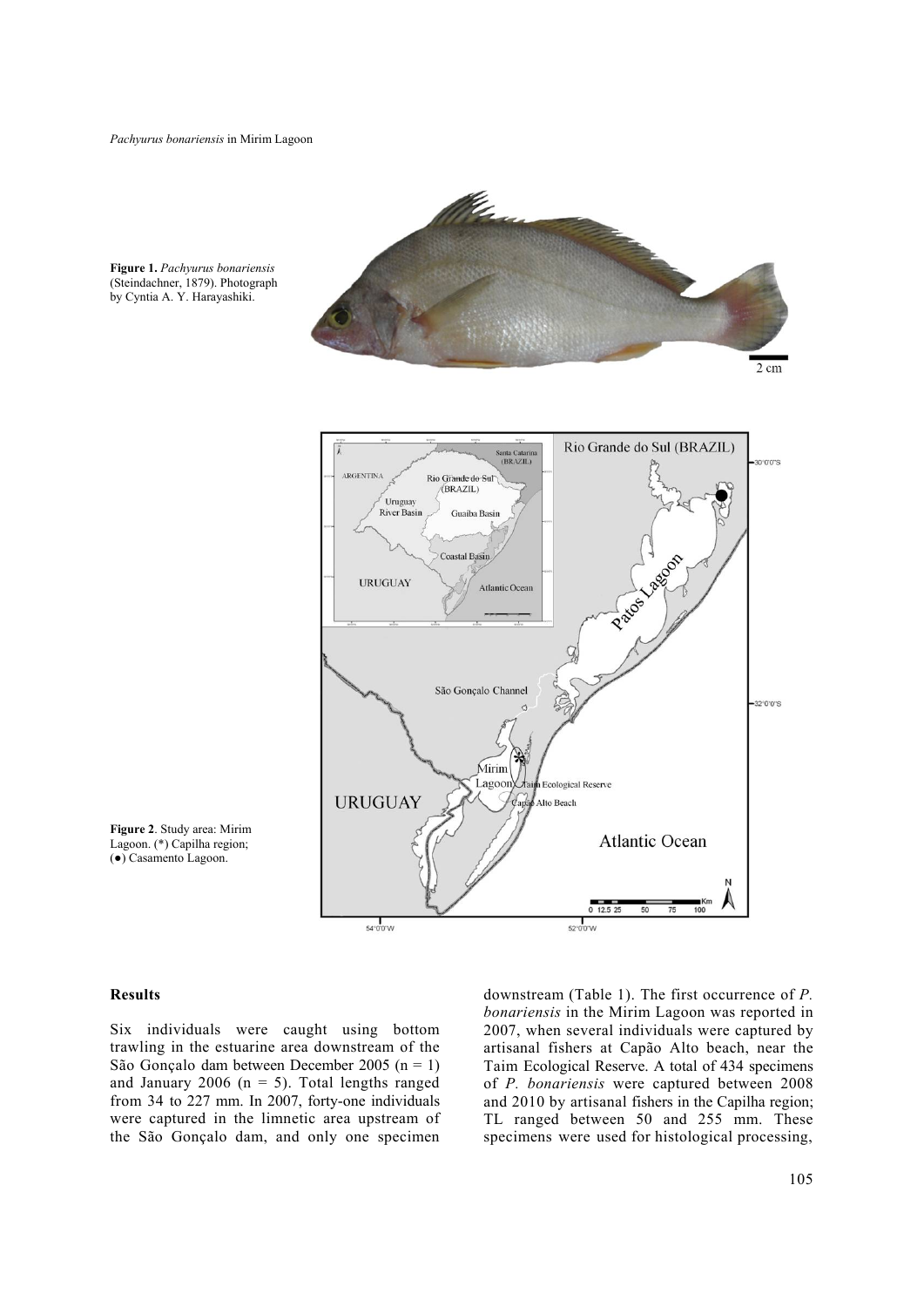**Table 1.** Number of *Pachyurus bonariensis* captured by bottom trawling and beach seine trawling between 2005 and 2007 in estuarine and limnic areas of São Gonçalo Channel.

|      |        | Estuarine Area |                   | Limnic Area  |                   |
|------|--------|----------------|-------------------|--------------|-------------------|
|      |        | Bottom Trawl   | Beach Seine Trawl | Bottom Trawl | Beach Seine Trawl |
| 2005 | Summer |                |                   |              |                   |
|      | Fall   |                |                   |              |                   |
|      | Winter |                |                   |              |                   |
|      | Spring |                |                   |              |                   |
| 2006 | Summer |                |                   |              |                   |
|      | Fall   |                |                   |              |                   |
|      | Winter |                |                   |              |                   |
|      | Spring |                |                   |              |                   |
| 2007 | Summer |                |                   | 33           |                   |
|      | Fall   |                |                   |              |                   |
|      | Winter |                |                   |              |                   |
|      | Spring |                |                   |              |                   |



namely 252 females, 148 males and 34 of nonidentified gender. Histological analysis showed the presence of both females and males from all developmental stages (Figure 3).

The histological analysis from ovaries allowed the identification of four phases of oogenesis.

Phase I – CHROMATIN-NUCLEOLUSOO CYTES: The first phase of follicle development (Figure 4A) was characterized by small cells organized in nests, with large nuclei compared to cytoplasm volume, and having only one nucleolus that was highly basophilic, and usually located in the central region of the nucleus.

Phase II – PERINUCLEOLAR OOCYTES: In this phase (Figure 4A and 4B) the number of nucleoli increased and they migrated to the nuclear periphery.

Phase III – INITIAL FORMATION OF YOLK SAC: This phase (Figure 4B) was characterized by the accumulation of reserve substances (lipid) and accelerated increments of cytoplasmic volume and cytoplasmatic vacuolization; for *P. bonariensis* vacuolization occured in centripetal vitellogenesis.



**Figure 4**. Phases of development of *Pachyurus bonariensis* oocytes. (A) chromatin-nucleolus oocytes (CN); perinucleolar oocytes (PN); (B) perinucleolar oocytes (PN) and perinucleolar oocytes with initial formation of yolk sac (Y); (C) advanced vitellogenesis (AV). (Arrow) vacuoles characteristic of lipid deposition;  $(*)$  protein depositions. Scale bar 50  $\mu$ m. HE, obj. 40x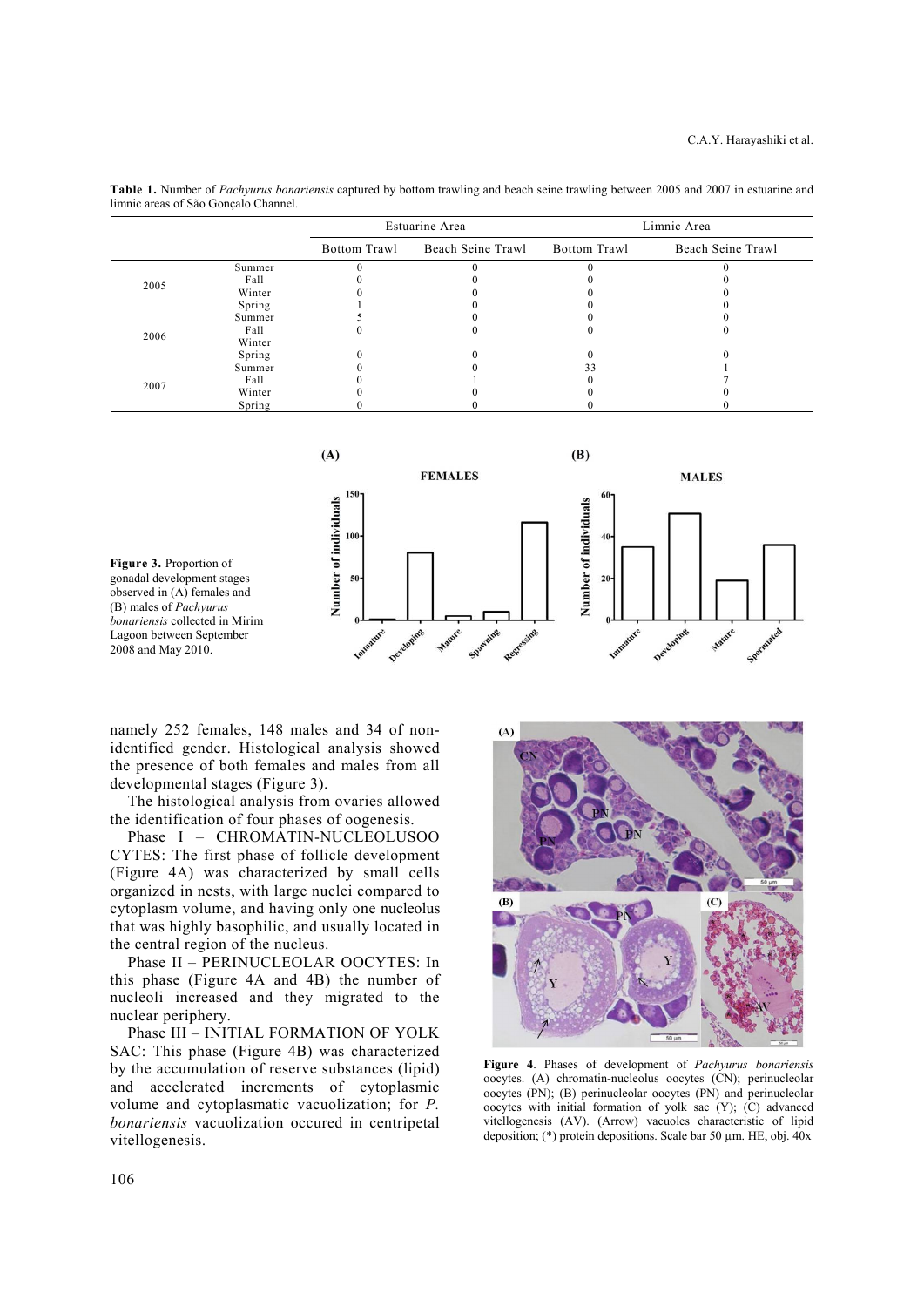Phase IV – ADVANCEDVITELLOGENESIS: The last phase (Figure 4C) began with the deposition of proteins in the form of acidophilic granules in the cytoplasm. During this process, the granules advanced centripetally, pushing the vacuoles to the center of the cell.

Histological analysis noted several phases of germ cell development; ovaries were classified into separate developmental stages: 1. "immature" nuclear chromatin (Phase I) was the only phase found; 2. "developing" oocytes had initial yolk sac formation; 3. "mature" oocytes had advanced vitellogenesis (phase IV); 4. "spawning" ovaries had hemorrhagic regions, atretic follicles and oocytes with initial yolk sac formation; 5. "regressing" several hemorrhagic regions and an elevated number of atretic follicles.

Testicles were examined and classified as follows: 1. "immature" where there was an absence of spermatozoa but others germ cells present (i.e. spermatogonia, spermatocytes and spermatids); 2. "developing" where all phases of germ cell development existed; 3. "mature" where testis showed only spermatozoa; 4. "spermiated" where germ cells were practically absent or may have had some remaining spermatozoa or there were early developing cells with spermatogonia.

Besides these four phases, histological analyses also showed hemorrhagic regions and atretic follicles. Hemorrhagic regions were characterized by a light homogeneous basophilic coloration between the follicles. The atretic follicles were oocytes undergoing a periodic degenerative process, being disintegrated and reabsorbed; they could be distinguished by an amorphous, more acidophilic mass.

The frequency of oocyte diameters in different stages of gonadal development (Figure 5) showed the presence of small oocytes  $(1-100 \mu m)$  in all stages of development. Oocyte size range in the mature stage was broad, 15 to 420  $\mu$ m, with an average diameter of 165.95 µm. Post maturity, oocyte size tended to reduce, probably due to spawning. The stages "developing" and "regressing" had the same pattern, but the average oocyte diameter for "regressing" was bigger than "developing" (developing – 57.18  $\pm$  0.76  $\mu$ m; regressing  $-63.58 \pm 1.2 \mu m$ ) oocytes.

March was the only month where immature females were present (Figure 6A) while males began their gonadal maturation in February (Figure 6B). Other differences found were in relation to the commencement of spawning, with males able to spawn in August, while females began a month later (Figure 6).

# **Discussion**

Although sampling size was significant  $(n = 434)$ . several months presented sampling problems when data was separated on a monthly basis. Sampling began with the early invasion of *P. bonariensis* in Mirim Lagoon, yet populations were not sufficient for intensive capture by local fishermen. By 2010 however, there was a significant increase in the number of captured fishes. This consistently harvested fishery and the presence of juveniles (Ceni and Vieira 2013), mature adults and spawners in Mirim Lagoon are evidence that this species is now established in the region.

Considering reproduction as a process whereby species perpetuate, the ability to reproduce in diverse environments is one of the most important factors that allow the success of a species (Vazzoler 1996). The study of gametogenesis in female teleost is important in order to clearly understand reproductive activity and accurately determine the breeding season (Agostinho et al. 1982; Spadella et al. 2005). According to Vazzoler (1996), fish spawning is determined by the interaction between the dynamics of oocytes development, the frequency of spawning during the reproduction period and the number of these periods during a life cycle. This knowledge can be used as a support tool in monitoring the settling of non-native species. Flores and Hirt (2002) classified the ovarian development of *P. bonariensis* in just 3 stages, namely pre-vitellogenesis, vitellogenesis and post-spawning; average maximum diameter of oocytes (354 µm) occurred during the vitellogenesis stage and minimum diameter of 17.62 µm was noted in the pre-vitellogenesis stage. In the present study, the gonadal development of females were separated into five stages (immature, developing, mature, spawning and regressing), the average minimum diameter measured was 21.2 µm in the immature stage and the average maximum diameter measured was 165.95 µm in mature ovaries, being the maximum individual diameter measured (420 µm) fairly close to values measured by Flores and Hirt (2002).

Intensive ongoing measurements of oocyte diameter showed the gradual growth of oocytes from gonadal development right through to the mature stage, where varied oocytes sizes were present. Even at the spawning stage oocytes of different sizes existed. According to the characteristics observed in specimens from Mirim Lagoon, the same sequence of oocyte development is also found in the Yacyretá dam (Argentina), which suggest that spawning was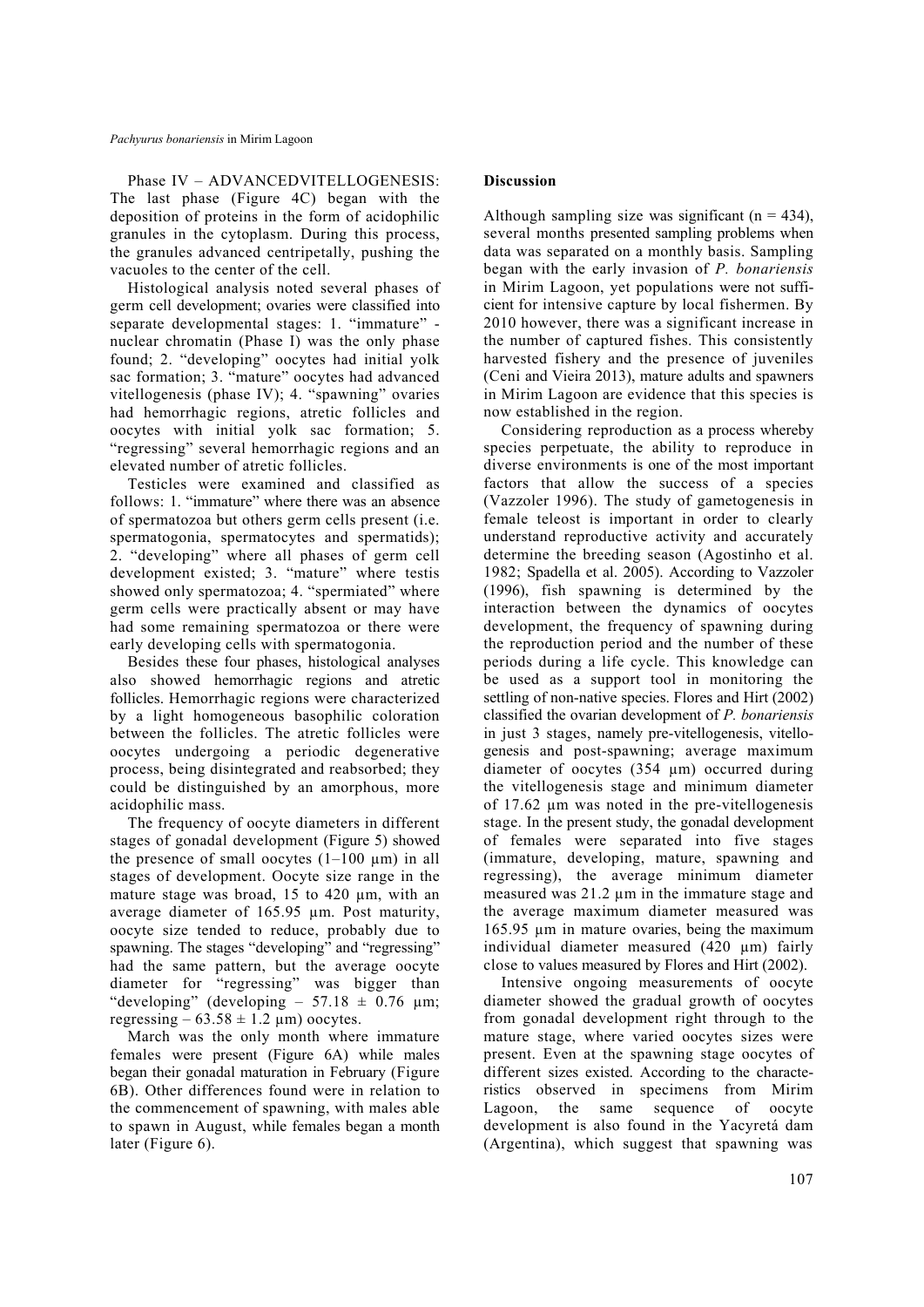

**Figure 5.** Frequency distribution of the diameter of oocytes of female *Pachyurus bonariensis* sampled in Mirim Lagoon at different developmental stages.

**Figure 6.** Monthly percentage contribution of *Pachyurus bonariensis* gonadal development stages (A) Females; (B) Males. Numbers above bars indicate the number of fish captured in each month.

synchronous in more than two groups (Flores and Hirt 2002).

The occurrence of spermatogenesis did not show a well-defined pattern, with immature and developing testes being present during different seasons of the year. Reproductive males matured before females. Males had a longer period of intense reproductive activity than females. This is a common phenomenon with many other fish species, probably because of the exaggerated differences in the process of gamete production between males and females.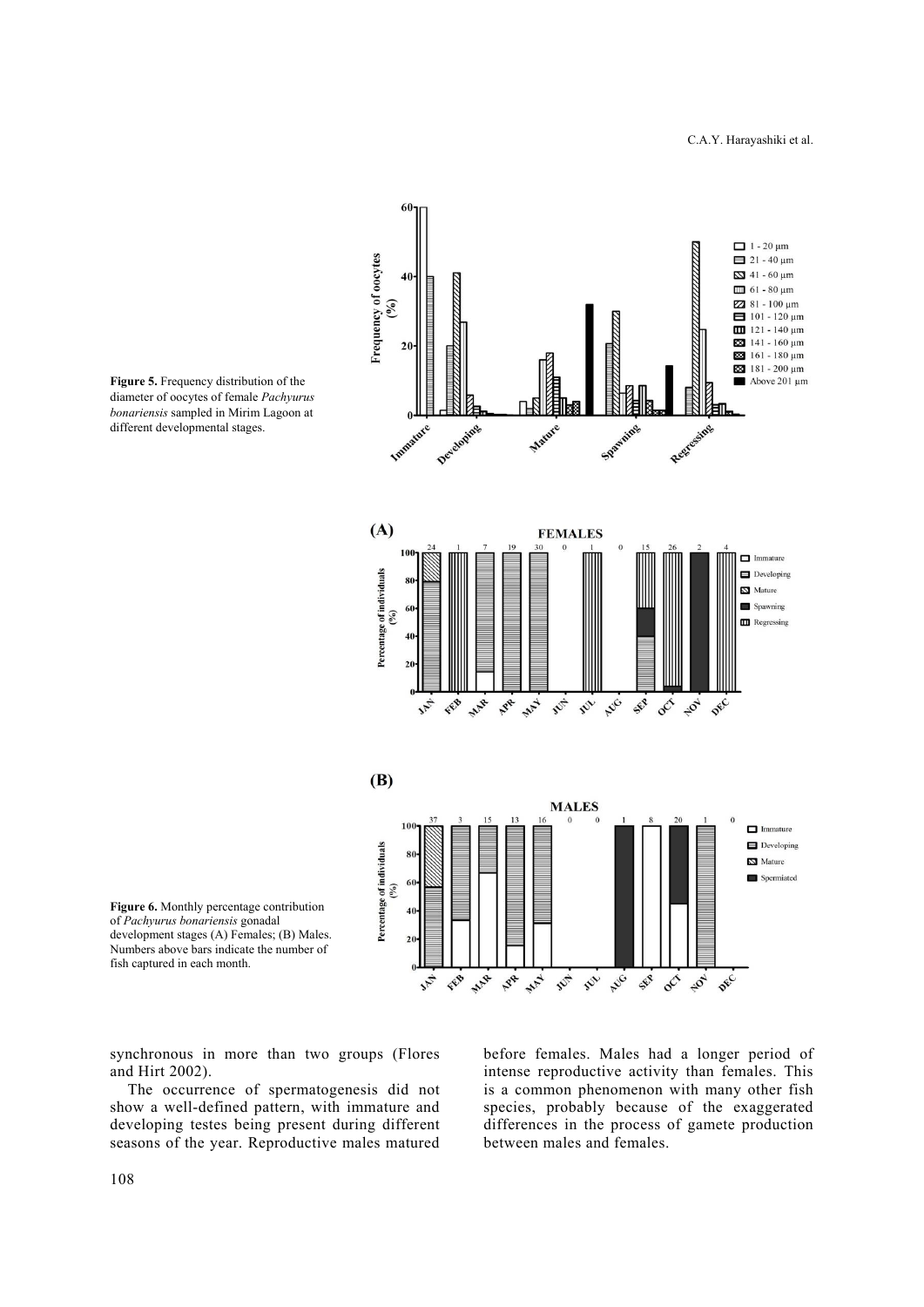Data analysis showed that reproduction can occur during spring (September–November) and summer (December–February). Since the only month with immature females was March, it is most likely that ovarian development begins around this time and consequently that September heralds the beginning of the spawning period. A similar pattern was observed by Flores and Hirt (2002) in Yacyretá Dam, where maximum reproductive activity occurred during the spring. Studies made by Santin et al. (2009), based on larval development of this species in Sinhá Mariana Bay (Brazil) suggest the same reproductive period. These authors however did not discard the possibility of a continuous reproductive cycle, where larvae occur only when water temperatures are greater than 21ºC. In Mirim Lagoon, average water temperatures have a broad seasonal fluctuation with minimum of 10–12ºC during the winter, and maximum of 24–31ºC during the summer months (Lopes and Vieira 2012; Moura et al. 2012). This observation suggests that reproduction at Patos Lagoon is probably restricted to spring and summer.

There is a predominance of the "developing" and "regressing" phases in females captured and of "developing" and "spermiated" phases in males examined. However, all stages of gonadal development in both sexes are present. The complete life cycle and the high number of fish captured in 2010 strongly indicate the settlement of the species in the region.

The negative effects of introduced species are widely recognized and are having major impacts on biodiversity in aquatic ecosystems (Agostinho et al. 2005; Vitule et al. 2006), but most of their specific ecological and evolutionary consequences remain unexplored (Olden et al. 2004). Fish introductions of both alien and native species are common in Brazil, and result from irresponsibility on the part of people involved in recreational fisheries, fish stocking, and aquaculture (Agostinho et al. 2005). The mechanism of Uruguay basin species invasion in the Patos-Mirim drainage is unknown, but prevalent hypothesis falls over the relative proximity of the upper Vacacaí (Jacuí basin) and Ibicuí (Uruguay basin) rivers in an area of intense rice farming and probable water pumping from both drainages (Barletta et al. 2010).

Is *P. bonariensis* really an introduced species? The answer of this question is that *P. bonariensis* is definitely a non-native, once this species has been recognized as introduced from the Uruguay basin by other authors (Pinto et al. 2000; Dufech and Fialho 2007; Milani and Fontoura 2007) and was not reported in Malabarba's (1989) review

of fish species related to Patos-Mirim lagoon basin and Jacuí River, in which 106 freshwater fish species was reported, but not *P. bonariensis*. *Pachyurus bonariensis* is a freshwater fish that had never previously been reported in the well studied Patos Lagoon estuary (Chao et al. 1982; Vieira et al. 2010). This rationale discards the possibility that this species was rare or unknown in the Patos-Mirim system, proving that it is a non-native species.

According to some authors, the majority of freshwater fish introductions are not identified as having an ecological impact, but instead give great societal benefits and facilitation of native species by non-indigenous species through direct (habitat modification, trophic subsidy) and indirect (competitive release and predatory release) interactions, which is frequently overlooked (Rodriguez 2006; Gozlan 2008). Dufech and Fialho (2007) noted that *P. bonariensis* is not an aggressive invader species, but monitoring of this population into Mirim Lagoon is nevertheless necessary, not just because of its unknown ecological impact on the environment, but also because this species can become a fishery resource for local artisanal fisherman, as occurred in Casamento Lagoon, in the northeast section of the Patos Lagoon (Milani and Fontoura 2007).

Considering the short period in which it took *P. bonariensis* to move from the northern Patos Lagoon in 2000 (Pinto et al. 2000; Dufech and Fialho 2007; Milani and Fontoura 2007) to the São Gonçalo Channel (spring and summer of 2005 and 2006) and the occurrence of adults in the limnic area of São Gonçalo Channel and Mirim Lagoon in 2007, it is plausible to state that *P. bonariensis* is now a settled inhabitant of Mirim Lagoon. It may become a commercially important species to the artisanal fishermen of the local area and the ecological impacts of this range extension must be investigated.

### **Acknowledgements**

Cyntia A. Y. Harayashiki, would like to thank 'Conselho Nacional de Desenvolvimento Científico e Tecnológico' (CNPq) for her scientific initiation scholarship. Authors would also like to thank the research team from Ichthyology Laboratory from FURG for their help during the sampling period. This work is a contribution by both PELD (Brazilian Long Term Ecological Research Program; CNPq - Proc. Peld-403805/2012-0) and SISBIOTA (Sistema Nacional de Pesquisa em Biodiversidade; CNPq-FAPERGS -563263/2010-5). Authors acknowledge reviewers for suggestions made in order to improve the manuscript.